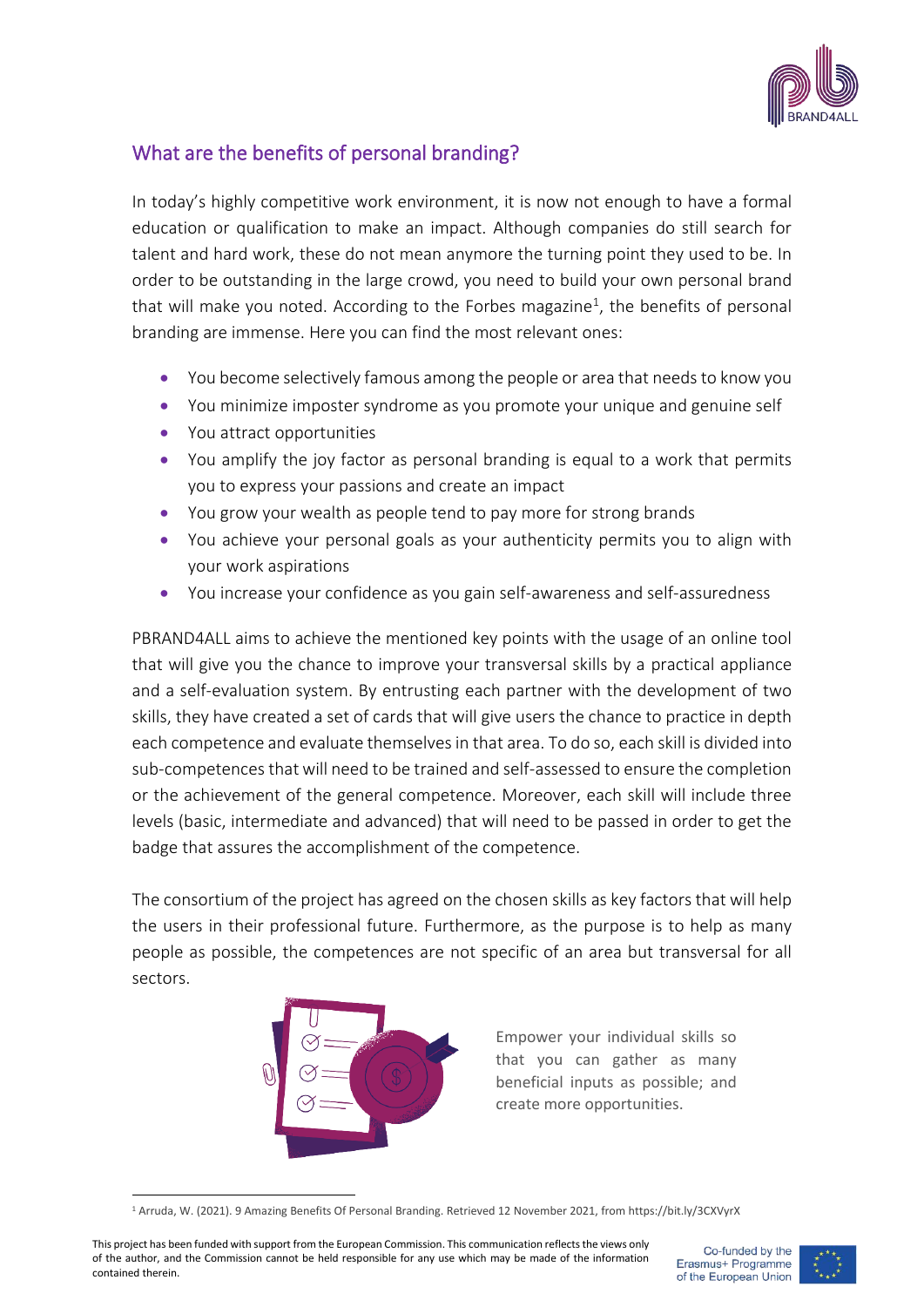## Personal Branding on a Digital World…

For the upcoming generations, the social media platforms are the norm. This does not change even in the professional realm, as major applications have been launched with the purpose of serving users as a window to promote themselves in the labour market. A great example would be LinkedIn, an entirely professional system based on the idea of personal branding. In other words, first impressions have moved online and you need to create a profile that it is aligned with whom you are and whom you want to be, which also attracts the attention of enterprises.

For such reasons, PBRAND4ALL has the purpose of creating an online and open-access tool for those who wish to develop their personal brand, by encouraging the training of their personal competences called the "Genie". This result will be presented as a visually attractive and easy to understand solution for those who want to keep improving and make a difference.



Your online first impression needs to be aligned with whom you are and whom you want to be noted on the labour market.



Increase your visibility in the digital world by strengthening your personal brand with the "Genie" tool.

## Last updates to the project activities

Partnership of the project consists of six partners from the United Kingdom, Hungary, Greece, Bulgaria, Slovenia, and Spain. They met online for the second time on the 10th of November of 2021. They discussed about the development of the diverse activities that were established to do up till that moment in regards to the card skill collection and their assessment methods. They also reached an agreement on the core goal of the project and the following steps to achieve. Moreover, the new division of tasks on dissemination activities was done, after a detailed presentation on the impact of the social media posts done until that moment by the different partners. Ultimately, they stated the next steps for the upcoming months.

Detailed description of the project and its activities are published on the project's website:<http://pbrand4all.eu/> .